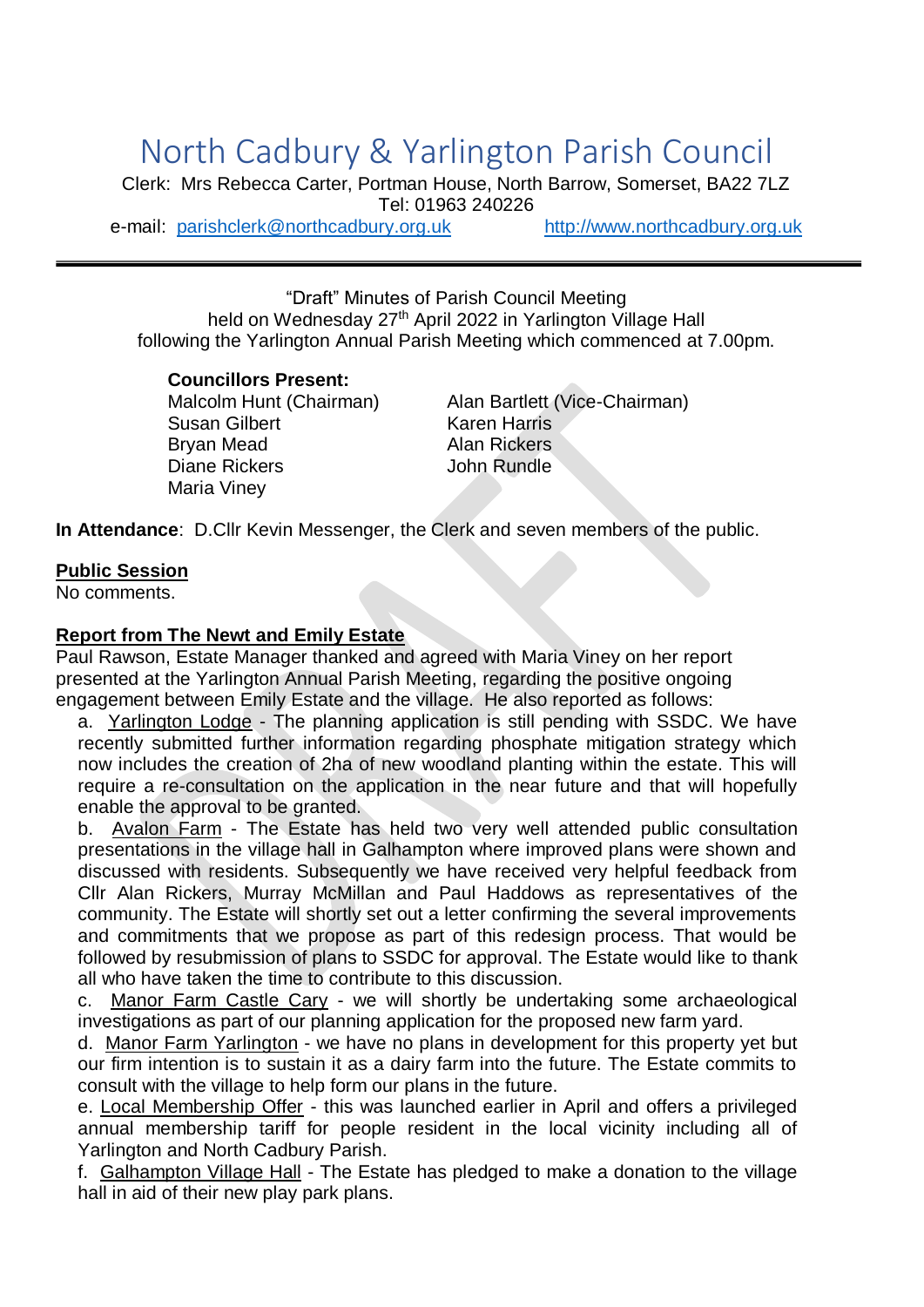## **22/56. Apologies for Absence and to consider the reasons given.**

Council to receive apologies for absence and, if appropriate, to resolve to approve the reasons given.

**RESOLVED**: Apologies were received and accepted from Cllr Andy Keys-Toyer. C.Cllr Mike Lewis and D.Cllr Henry Hobhouse also tendered their apologies.

## **22/57. Declarations of Interest.**

Members to declare any interests they may have in agenda items that accord with the requirements of the Local Authority (Model Code of Conduct) Order LO9-12 May 2018. (NB this does not preclude any later declarations).

**RESOLVED**: None declared.

### **22/58. Minutes.**

To approve the Minutes of the ordinary meeting held on 23<sup>rd</sup> March 2022. **RESOLVED**: The minutes were confirmed as a true record and signed by the Chairman.

# **22/59. Planning.**

a. South Somerset District Council (SSDC Decisions.

i. **PA 21/03694/LBC**. Proposed window repairs and replacement windows at 10 High Street, North Cadbury – **APPROVED**.

ii. **PA 21/03645/HOU & 21/03646/LBC**. Conversion of existing domestic stable building into a one bed residential annexe at The Grange, Cary Road, North Cadbury – **APPROVED**.

# **22/60. North Cadbury and Yarlington Neighbourhood Plan Working Group (NPWG).**

The Chairman reported that the NPWG had not met since 18<sup>th</sup> November 2021. Following the submission of the Plan for examination, the independent examiner issued a letter clarifying several initial procedural matters. The examiner subsequently completed his review of the documentation submitted with the Plan and conducted a site visit. He issued a letter containing a number of questions which sought clarification on some of the matters raised; five to be answered by SSDC and ten by the PC, which were answered and submitted prior to the deadline of 19<sup>th</sup> April 2022. The NPWG were awaiting his judgement, after which there would be a referendum. The Chairman stressed the importance for residents within all the villages in both parishes to vote in the referendum; if the NP failed, both parishes would be open to development. The Chairman gave a brief update on the planning application for the development of Clare Field, Ridgeway Lane, North Cadbury, which was still on hold due to the ongoing phosphates issue. He explained that, at this stage in the process, the NP would hold some weight and should be referred to by the planning officer when considering the application.

# **22/61. Highways and Rights of Way (RoW) Report.**

a. PC Representatives to provide progress reports.

**RESOLVED**: Cllrs Gilbert and Rundle presented their reports, which can be found at Attachments 1 and 2.

In addition to her report, Cllr Gilbert reported that Somerset County Council (SCC) RoW Officers Eve Wynn and Martin Cooper would organise the strimming schedule, which starts in May. Mr Tim Gilbert, 'Parish Strimmer', would assist in maintaining the parish RoW.

### **22/62. Finance.**

# a. **Balance of the Councils Bank Account & Bank reconciliation**.

To report on Council's Bank Account.

**RESOLVED**: The Clerk previously circulated the PC Accounts, which were received and approved.

### b. **Accounts for payment**